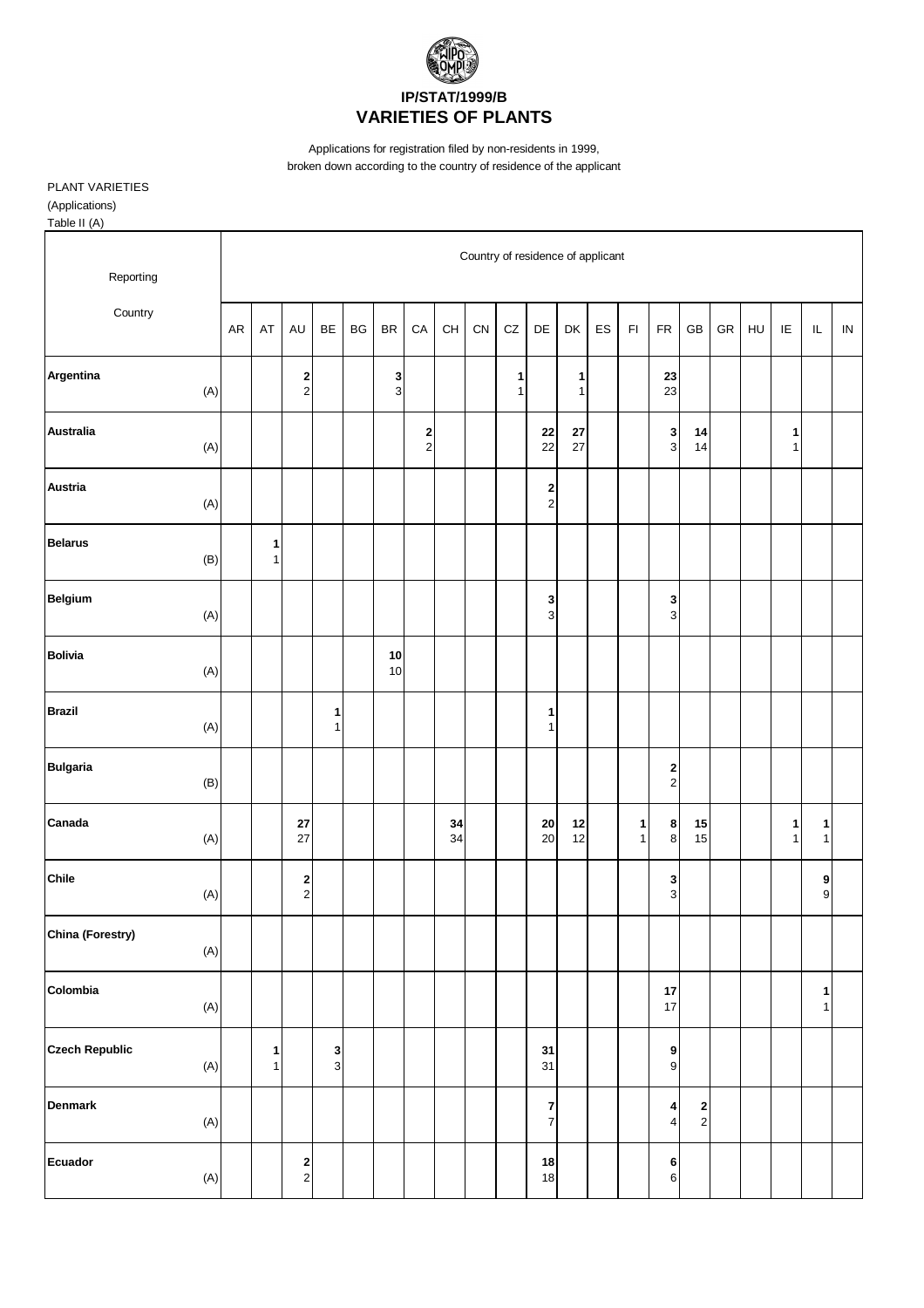

Demandes d'enregistrement déposées par des non-résidents en 1999,

répartis selon le pays de résidence du déposant

OBTENTIONS VÉGÉTALES

(Demandes)

| Tableau II (A)                                                        |                  |                                          |                   |                              |           |    |                              |            |           |    |                                       |                                |           |                                                    |           |    |              |    |          |                                |
|-----------------------------------------------------------------------|------------------|------------------------------------------|-------------------|------------------------------|-----------|----|------------------------------|------------|-----------|----|---------------------------------------|--------------------------------|-----------|----------------------------------------------------|-----------|----|--------------|----|----------|--------------------------------|
| Pays                                                                  |                  | Pays de résidence du déposant            |                   |                              |           |    |                              |            |           |    |                                       |                                |           |                                                    |           |    |              |    |          |                                |
|                                                                       | <b>TOTAL</b>     | Others<br>Autres                         | ZA                | US                           | <b>TR</b> | SK | SE                           | <b>RU</b>  | <b>RO</b> | PT | PL                                    | <b>NZ</b>                      | <b>NO</b> | $\sf NL$                                           | <b>MX</b> | LU | $\mathsf{L}$ | KR | JP       | $\mathsf{I}\mathsf{T}$         |
| Argentine                                                             | 122<br>122 $(A)$ | $\mathbf 3$<br>$\ensuremath{\mathsf{3}}$ |                   | $\bf 73$<br>73               |           |    |                              |            |           |    |                                       | 9<br>9                         |           | 5<br>5                                             |           |    |              |    |          | 2<br>$\mathbf 2$               |
| <b>Australie</b>                                                      | 177<br>177 $(A)$ | 1<br>$\mathbf{1}$                        | 1<br>$\mathbf{1}$ | 51<br>51                     |           |    |                              |            |           |    |                                       | 20<br>20                       |           | 25<br>25                                           |           |    |              |    | 10<br>10 |                                |
| Autriche<br>$\begin{bmatrix} 2 \\ 2 \end{bmatrix}$ (A)                |                  |                                          |                   |                              |           |    |                              |            |           |    |                                       |                                |           |                                                    |           |    |              |    |          |                                |
| <b>Bélarus</b><br>$1($ B)                                             | $\mathbf{1}$     |                                          |                   |                              |           |    |                              |            |           |    |                                       |                                |           |                                                    |           |    |              |    |          |                                |
| <b>Belgique</b>                                                       | 27<br>27(A)      |                                          |                   |                              |           |    |                              |            |           |    |                                       |                                |           | 21<br>21                                           |           |    |              |    |          |                                |
| <b>Bolivie</b>                                                        | 10<br>10(A)      |                                          |                   |                              |           |    |                              |            |           |    |                                       |                                |           |                                                    |           |    |              |    |          |                                |
| <b>Brésil</b>                                                         | 12<br>12(A)      |                                          |                   | 5<br>$\sqrt{5}$              |           |    |                              |            |           |    |                                       |                                |           | 5<br>5 <sup>1</sup>                                |           |    |              |    |          |                                |
| <b>Bulgarie</b><br>$\begin{array}{c c}\n5 & & \\ 5 & & \n\end{array}$ |                  |                                          |                   | 1<br>$\mathbf{1}$            |           |    |                              |            |           |    |                                       |                                |           | 1<br>$\mathbf{1}$                                  |           |    |              |    |          | 1<br>$\mathbf{1}$              |
| Canada                                                                | 463<br>463 $(A)$ |                                          |                   | 196<br>196                   |           |    | 4<br>$\overline{\mathbf{4}}$ | 6<br>$\,6$ |           |    |                                       | 3<br>$\ensuremath{\mathsf{3}}$ |           | 90<br>90                                           |           |    |              |    | 45<br>45 |                                |
| Chili                                                                 | 46<br>46 (A)     |                                          | 3<br>$\mathsf 3$  | $10\,$<br>10                 |           |    |                              |            |           |    |                                       | 7<br>$\boldsymbol{7}$          |           | 10<br>$10$                                         |           |    |              |    |          | 2<br>$\mathbf 2$               |
| <b>Chine (Sylviculture)</b><br>1(A)                                   | $\mathbf{1}$     |                                          |                   |                              |           |    |                              |            |           |    |                                       |                                |           | 1<br>$\mathbf{1}$                                  |           |    |              |    |          |                                |
| Colombie                                                              | 48<br>48 (A)     | 3<br>$\mathbf{3}$                        |                   | 1<br>$\mathbf{1}$            |           |    |                              |            |           |    |                                       |                                |           | 21<br>21                                           |           |    |              |    |          | 5<br>$\,$ 5 $\,$               |
| République<br>tchèque<br>75 (A)                                       | 75               |                                          |                   | 18<br>18                     |           |    |                              |            |           |    | $\begin{array}{c} 2 \\ 2 \end{array}$ |                                |           | 10<br>10                                           |           |    |              |    |          | 1<br>$\mathbf{1}$              |
| Danemark                                                              | 19<br>19(A)      |                                          |                   |                              |           |    | 4<br>$\overline{\mathbf{4}}$ |            |           |    |                                       |                                |           | $\overline{\mathbf{2}}$<br>$\overline{\mathbf{c}}$ |           |    |              |    |          |                                |
| Équateur<br>50 (A)                                                    | 50               | $\frac{2}{2}$                            |                   | 4<br>$\overline{\mathbf{4}}$ |           |    |                              |            |           |    |                                       |                                |           | 15<br>15                                           |           |    |              |    |          | 3<br>$\ensuremath{\mathsf{3}}$ |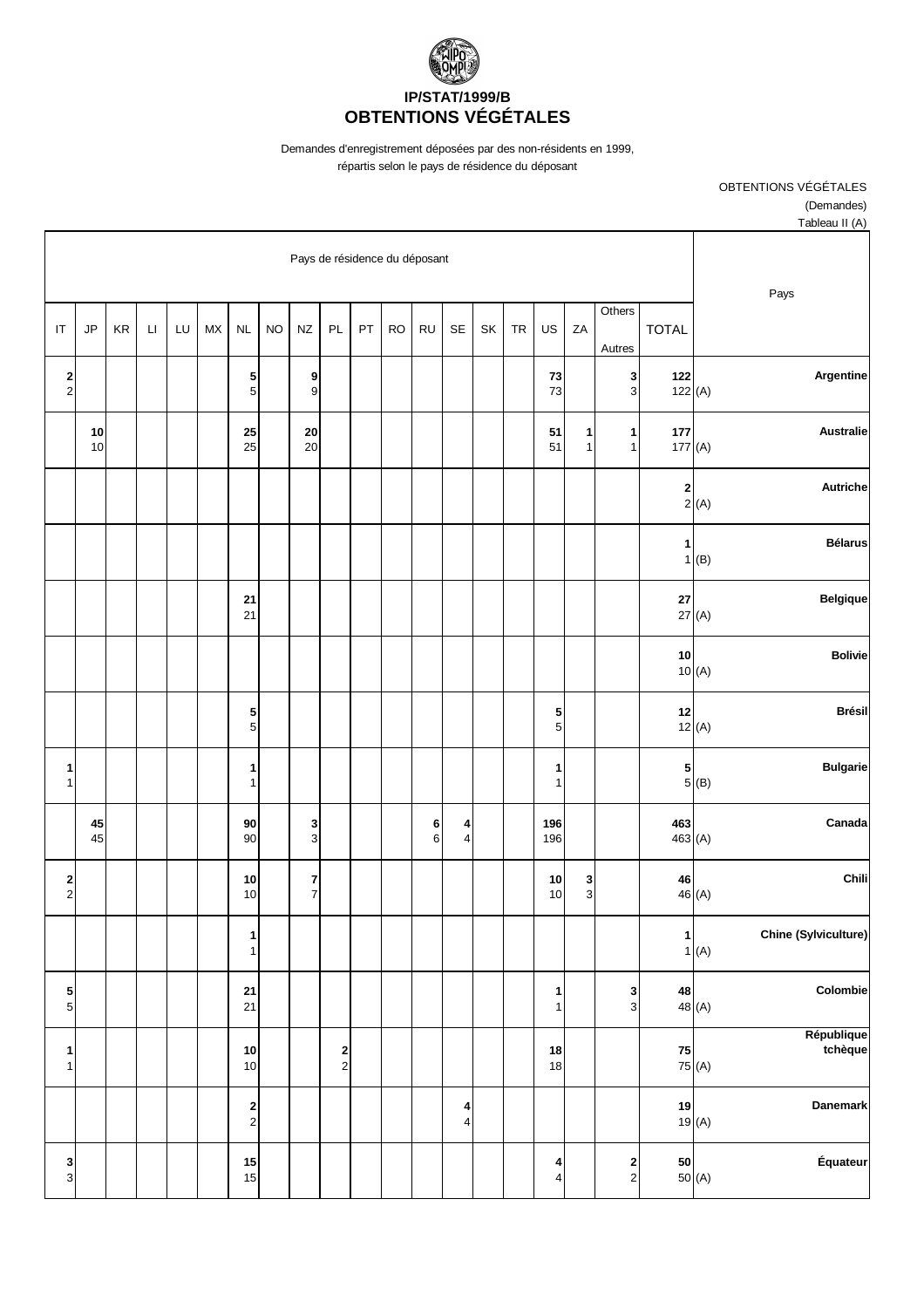

Applications for registration filed by non-residents in 1999,

broken down according to the country of residence of the applicant

PLANT VARIETIES

(Applications)

Table II (A) Country of residence of applicant Reporting **Country** AR | AT | AU | BE | BG | BR | CA | CH | CN | CZ | DE | DK | ES | FI | FR | GB | GR | HU | IE | IL | IN **Estonia** (A) **Finland 1** (A) | | | | | | | | | | 1 **France 27 17 5** (A) | | | | | | | | | 27 | | 17 | | | | | 5 **Germany 9 6 1 11 3 7** (A) | | | | | | | 9 | | | 6 | 1 | 11 | 3 | | | 7 **Hungary 11 2 16 39 1** (B) | | | | | | | 11 | 2 | 16 | | | | 39 | 1 **Israel 2 22 10 1** (A) | | 2 | | | | | | | | 22 | | | 10 | 1 **Japan 6 10 2 1 2 2 3** (A) | | 6 | | | | 10 | | 2 | 1 | 2 | 2 | | | 3 **Kenya 11 14** (A) | | | | | | | | | | 11 | | | 14 **Mexico** (A) **Netherlands 9 14 1 26 9 2 26 17 2** (A) | | | 9 | | | 14 | 1 | 26 | 9 | | 2 | 26 | 17 | | | | | 2 **New Zealand 16 21 9 3 16** (A) | | 16 | | | | | | | | | 21 | 9 | | | 3 | 16 **Norway 11 2 1 1** (A) | | | | | | | | | | 11 | 2 | 1 | 1 **Paraguay** (A) **Poland 1 3 46 18 7 19** (A) | | | | | | 1| | 3| 46| 18| | | 7| 19 **Republic of Korea 1 1** (B) 1 1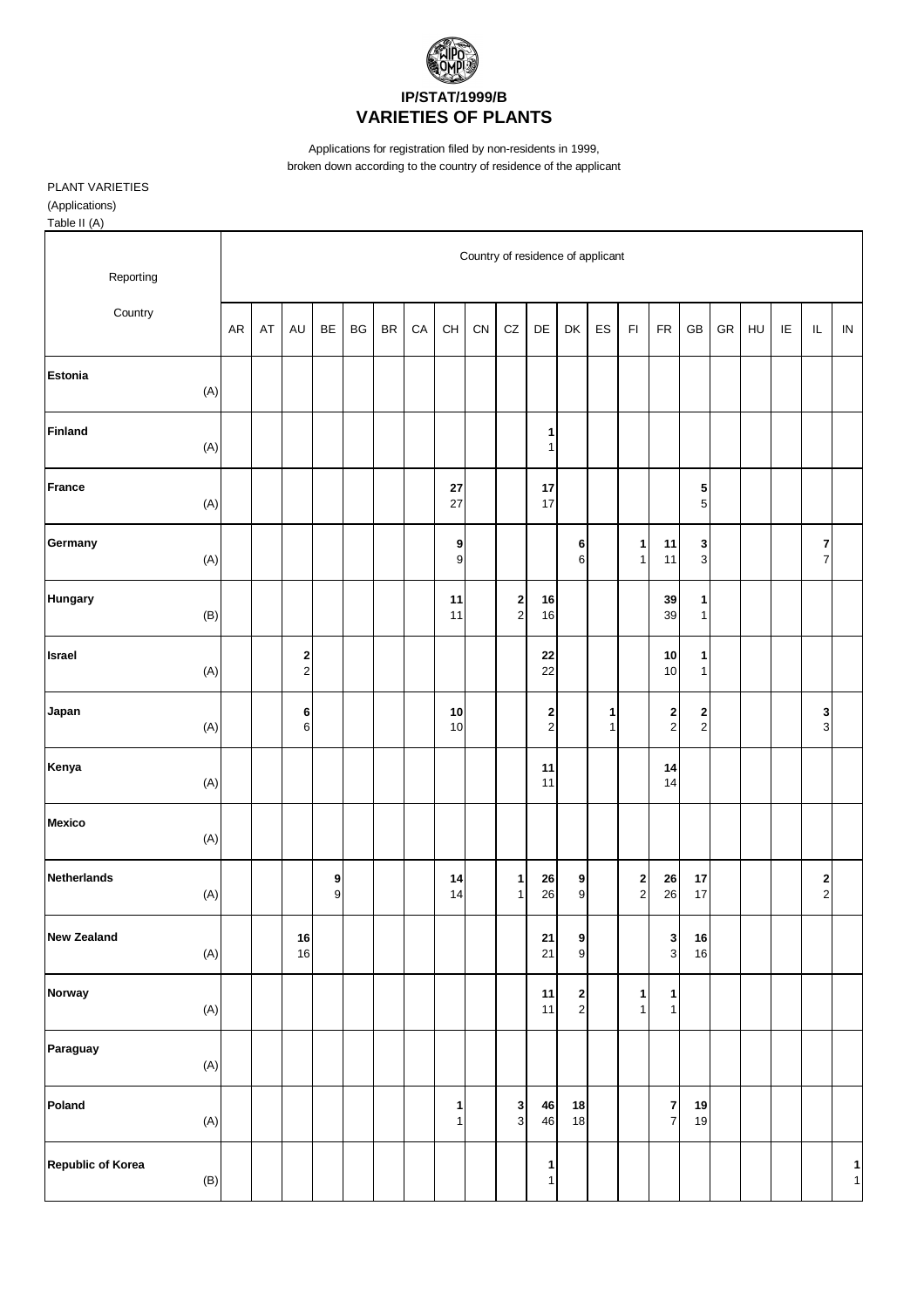

Demandes d'enregistrement déposées par des non-résidents en 1999,

répartis selon le pays de résidence du déposant

OBTENTIONS VÉGÉTALES

(Demandes)

| Tableau II (A)                                                               |                  |                               |                             |                                                    |           |    |                                       |           |           |    |                   |                                |           |                                |           |    |        |    |                              |                              |
|------------------------------------------------------------------------------|------------------|-------------------------------|-----------------------------|----------------------------------------------------|-----------|----|---------------------------------------|-----------|-----------|----|-------------------|--------------------------------|-----------|--------------------------------|-----------|----|--------|----|------------------------------|------------------------------|
| Pays                                                                         |                  | Pays de résidence du déposant |                             |                                                    |           |    |                                       |           |           |    |                   |                                |           |                                |           |    |        |    |                              |                              |
|                                                                              | <b>TOTAL</b>     | Others<br>Autres              | ZA                          | US                                                 | <b>TR</b> | SK | SE                                    | <b>RU</b> | <b>RO</b> | PT | PL                | $N\!Z$                         | <b>NO</b> | $\sf NL$                       | <b>MX</b> | LU | $\Box$ | KR | JP                           | $\mathsf{I}\mathsf{T}$       |
| <b>Estonie</b><br>(A)                                                        |                  |                               |                             |                                                    |           |    |                                       |           |           |    |                   |                                |           |                                |           |    |        |    |                              |                              |
| Finlande<br>$\begin{array}{c c}\n5 & \\ 6 & \\ \end{array}$                  |                  |                               |                             |                                                    |           |    | 4<br>$\overline{\mathbf{4}}$          |           |           |    |                   |                                |           |                                |           |    |        |    |                              |                              |
| <b>France</b><br>91(A)                                                       | 91               |                               |                             | $\overline{\mathbf{c}}$<br>$\overline{\mathbf{c}}$ |           |    |                                       |           |           |    |                   | 3<br>$\ensuremath{\mathsf{3}}$ |           | 25<br>25                       |           |    |        |    |                              | $12$<br>12                   |
| Allemagne<br>96(A)                                                           | 96               |                               |                             | 3<br>$\ensuremath{\mathsf{3}}$                     |           |    | 5<br>$\sqrt{5}$                       |           |           |    |                   |                                |           | 51<br>51                       |           |    |        |    |                              |                              |
| Hongrie                                                                      | 115<br>115(B)    |                               |                             | 36<br>36                                           |           |    |                                       |           |           |    |                   |                                |           | 9<br>9                         |           |    |        |    |                              | 1<br>$\mathbf{1}$            |
| Israël<br>94(A)                                                              | 94               | 1<br>$\mathbf{1}$             |                             | 5<br>$\sqrt{5}$                                    |           |    |                                       |           |           |    |                   | 3<br>$\ensuremath{\mathsf{3}}$ |           | 49<br>49                       |           |    |        |    | 1<br>$\mathbf{1}$            |                              |
| Japon                                                                        | 118<br>118(A)    |                               |                             | 8<br>$\bf8$                                        |           |    |                                       |           |           |    |                   |                                |           | 79<br>79                       |           |    |        |    |                              | ${\bf 5}$<br>$\sqrt{5}$      |
| Kenya<br>45 (A)                                                              | 45               |                               |                             | 3<br>$\mathsf 3$                                   |           |    |                                       |           |           |    |                   | 1<br>$\mathbf{1}$              |           | 16<br>16                       |           |    |        |    |                              |                              |
| Mexique<br>50 (A)                                                            | 50               |                               |                             | 43<br>43                                           |           |    |                                       |           |           |    |                   |                                |           | 7<br>$\overline{7}$            |           |    |        |    |                              |                              |
| Pays-Bas                                                                     | 143<br>143(A)    | $\mathbf{3}$<br>$\mathbf{3}$  | 1<br>$\mathbf{1}$           | 21<br>21                                           |           |    |                                       |           |           |    | 1<br>$\mathbf{1}$ | 1<br>$\mathbf{1}$              |           |                                |           |    |        |    | 8<br>$\bf 8$                 | $\mathbf{2}$<br>$\mathbf{2}$ |
| Nouvelle-<br>Zélande                                                         | 112<br>112 $(A)$ |                               | $\mathbf 1$<br>$\mathbf{1}$ | ${\bf 24}$<br>24                                   |           |    |                                       |           |           |    |                   |                                |           | 15<br>15                       |           |    |        |    | 7<br>$\overline{7}$          |                              |
| Norvège<br><b>24</b><br>24 (A)                                               |                  |                               |                             |                                                    |           |    | 1<br>$\mathbf{1}$                     |           |           |    |                   |                                |           | 3<br>$\ensuremath{\mathsf{3}}$ |           |    |        |    | 4<br>$\overline{\mathbf{4}}$ | $\mathbf{1}$<br>$\mathbf{1}$ |
| Paraguay<br>(A)                                                              |                  |                               |                             |                                                    |           |    |                                       |           |           |    |                   |                                |           |                                |           |    |        |    |                              |                              |
| Pologne                                                                      | 233<br>233 $(A)$ |                               |                             | $\overline{\mathbf{r}}$<br>$\overline{7}$          |           |    | $\begin{array}{c} 2 \\ 2 \end{array}$ |           |           |    |                   |                                |           | 121<br>121                     |           |    |        |    | 8<br>$\bf8$                  | $\mathbf{1}$<br>$\mathbf{1}$ |
| République de<br>.<br>Corée<br>$\begin{bmatrix} 5 \\ 5 \\ (B) \end{bmatrix}$ |                  |                               |                             | $\mathbf{1}$<br>$\mathbf{1}$                       |           |    |                                       |           |           |    |                   | 1<br>$\mathbf{1}$              |           |                                |           |    |        |    | 1<br>1                       |                              |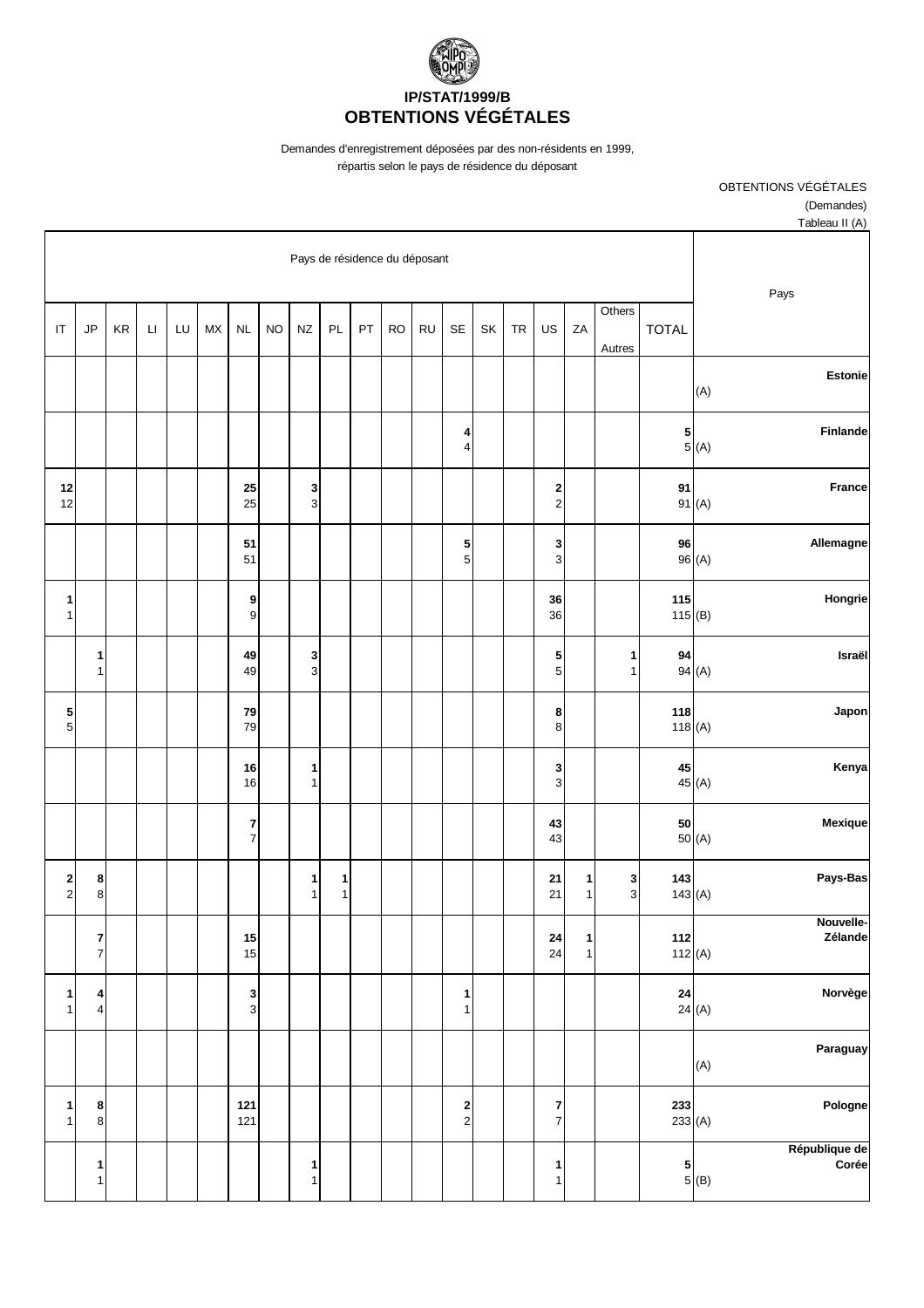

Applications for registration filed by non-residents in 1999,

broken down according to the country of residence of the applicant

PLANT VARIETIES

(Applications)

Table II (A)

| Reporting                                       |            | Country of residence of applicant |                   |                              |                     |           |           |                                |          |    |                                              |          |        |              |                   |                     |                              |    |        |                   |                |                              |
|-------------------------------------------------|------------|-----------------------------------|-------------------|------------------------------|---------------------|-----------|-----------|--------------------------------|----------|----|----------------------------------------------|----------|--------|--------------|-------------------|---------------------|------------------------------|----|--------|-------------------|----------------|------------------------------|
| Country                                         |            | AR                                | AT                | AU                           | <b>BE</b>           | <b>BG</b> | <b>BR</b> | CA                             | CH       | CN | ${\tt CZ}$                                   | DE       | DK     | ES           | F1                | <b>FR</b>           | GB                           | GR | HU     | IE                | $\mathsf{IL}$  | ${\sf IN}$                   |
| Romania                                         | (B)        |                                   |                   |                              |                     |           |           |                                |          |    |                                              |          |        |              |                   |                     |                              |    |        |                   |                |                              |
| Russian<br>Federation                           | (A)        |                                   | 1<br>$\mathbf{1}$ |                              | 4<br>$\overline{4}$ |           |           |                                |          |    |                                              | 4<br>4   |        |              |                   | 7<br>$\overline{7}$ | 1<br>1                       |    |        |                   |                |                              |
| Slovenia                                        | (A)        |                                   |                   |                              |                     |           |           |                                |          |    |                                              |          |        |              |                   |                     |                              |    |        |                   |                |                              |
| <b>South Africa</b>                             | (A)        |                                   |                   | 3<br>3                       |                     |           | 1<br>1    | 6<br>6                         |          |    |                                              | 16<br>16 |        |              |                   | 3<br>3              | 15<br>15                     |    |        |                   | 5<br>5         |                              |
| Spain                                           | (A)        |                                   |                   |                              |                     |           |           |                                |          |    |                                              |          |        |              |                   | 10<br>10            | $\mathbf{1}$<br>$\mathbf{1}$ |    |        |                   |                |                              |
| <b>Sweden</b>                                   | (A)        |                                   |                   |                              |                     |           |           |                                |          |    |                                              |          |        |              | 1<br>$\mathbf{1}$ |                     |                              |    |        |                   |                |                              |
| <b>Switzerland</b>                              | (A)        |                                   |                   |                              |                     |           |           |                                |          |    | 2<br>$\overline{c}$                          | 34<br>34 |        |              |                   | 9<br>$\mathsf 9$    | 1<br>1                       |    | 1<br>1 |                   |                |                              |
| <b>United Kingdom</b>                           | (A)        |                                   |                   | 2<br>$\overline{\mathbf{c}}$ | 5<br>5              |           |           | 3<br>$\ensuremath{\mathsf{3}}$ |          |    |                                              | 54<br>54 | 5<br>5 |              |                   | 29<br>29            |                              |    |        | 3<br>3            |                |                              |
| <b>United States of</b><br>America              | (A)        |                                   |                   | 23<br>1<br>22                | 7                   |           |           | 15<br>$\overline{7}$<br>8      |          |    | $\overline{\mathbf{2}}$                      | 69<br>4  | 70     | 1            |                   | 27<br>4<br>23       | 13<br>$\overline{c}$<br>11   |    |        | $\mathbf{1}$<br>1 | 16             | $\mathbf{1}$<br>$\mathbf{1}$ |
| <b>Community Plant</b><br><b>Variety Office</b> | (B)<br>(A) |                                   |                   | 14<br>14                     | $\overline{7}$      |           |           | 2<br>$\mathbf 2$               | 18<br>18 |    | $\overline{\mathbf{c}}$<br>1<br>$\mathbf{1}$ | 65       | 70     | $\mathbf{1}$ |                   |                     |                              |    |        |                   | 16<br>16<br>16 |                              |